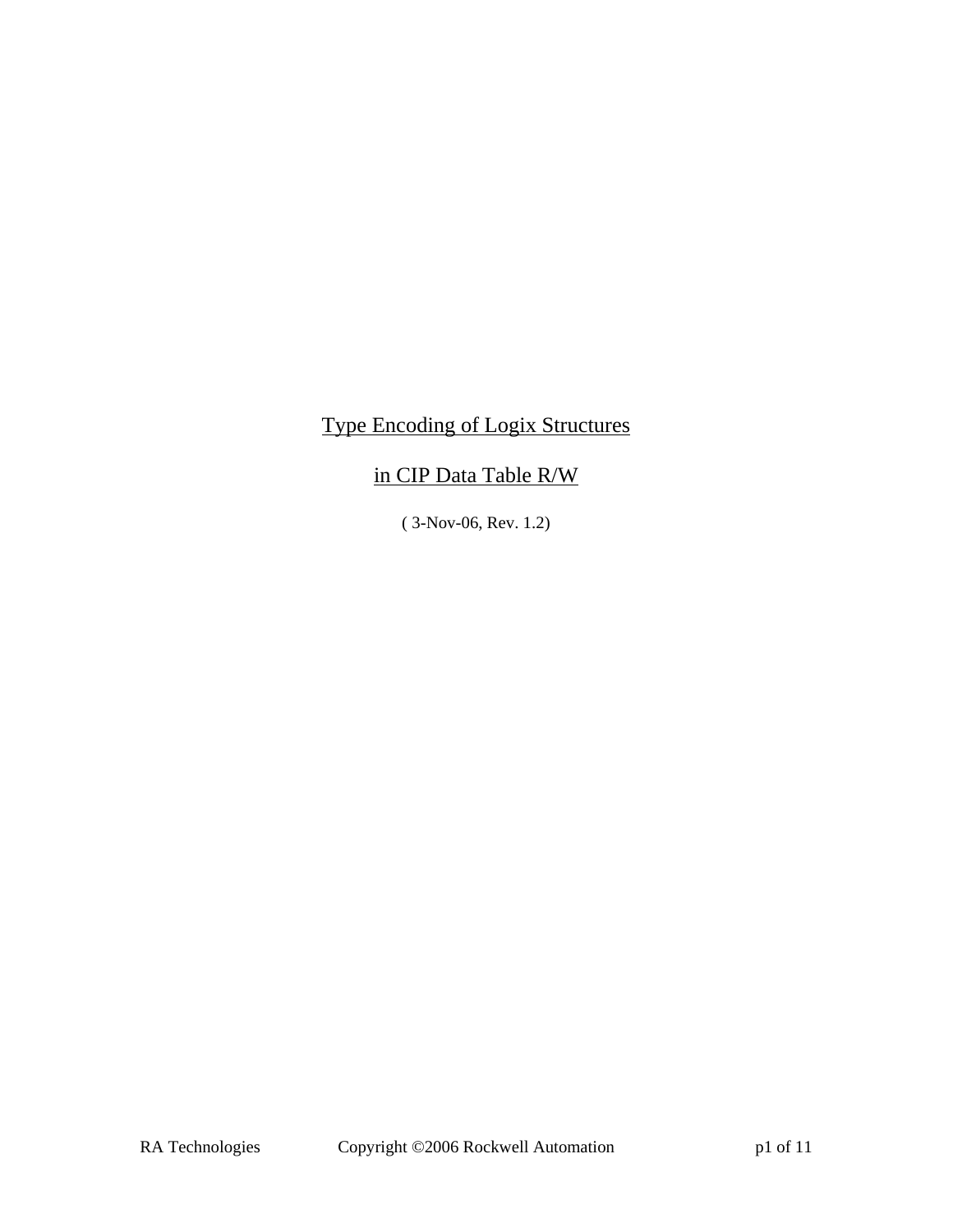Logix products support the following communication services to access named data (Tags): **CIP Data Table Read** and **CIP Data Table Write** (CIP DT R/W)**.** These services contain an abbreviated type code as part of the service data. This document is an aid to users who need to compute the abbreviated type code of a Logix data structure for these services.

**"CIP"** refers to the application-level **"Common Industrial Protocol"** shared between ControlNet, DeviceNet, EtherNet/IP, and Componet. The CIP Standard is available from ODVA, the Open Device Vendor Association ([www.odva.org](http://www.odva.org/)). The calculation of the structure abbreviated type code for the vendor-specific CIP DT R/W services uses the standard CRC algorithm (CRC-16 polynomial) described in the "CIP Common" specification (Appendix C: Data Management, section C-7), but the calculation is performed on a vendor-specific "**Type Encoding String**" rather than a CIP standard type encoding string.

This abbreviated type code can also be obtained without calculation from:

- 1. the reply packet of a CIP Data Table Read of a structure Tag, or
- 2. the Logix structure template (refer to "LDA manual" below).

**Note:** This document was originally intended as an appendix to the **"Logix Data Access Reference Manual"**, publication 1756-RM005A-EN-E. Please refer to that document for further information on the CIP services and data types supported by the Rockwell Automation Logix family of products. This "LDA manual" is available for download from the [www.ab.com](http://www.ab.com/) website.

As shown in the "CIP Commands" section of the "LDA manual", the CIP DT R/W service data includes the named data (Tag) along with the **Abbreviated Data Type**. Abbreviated Data Types are described in the "Data Type Reporting" section of the LDA manual. This type code is used to check that the data type of the Tag matches at the client and server. Note that the structure type code, as a CRC, is not totally unique to that structure. The type code would likely change if the structure data type is modified, allowing the client or server to detect a mismatch, however, the type code does not completely guarantee uniqueness.

Logix data structures are mixed collections of

- atomic types; e.g. SINT, INT, DINT, REAL, etc.
- arrays of any type, atomic or structure.
- other structures

Logix data structures are categorized as:

- Predefined Data Types (PDT); e.g. Counter, Timer, PID, etc. (including String).
- Module-Defined Data Types (MDT); created by the module's configuration profile.
- User-Defined Data Types (UDT); a data structure created by the user.

#### **\*\*\* NOTE \*\*\***

## **This document only applies to UDT structures, and only those UDTs without hidden members (except for BOOL – see below) and without nested PDTs or MDTs.**

PDT and MDT structures can contain hidden members, and can change over time, and are therefore not addressed by this document. It's also possible for a user to insert a hidden member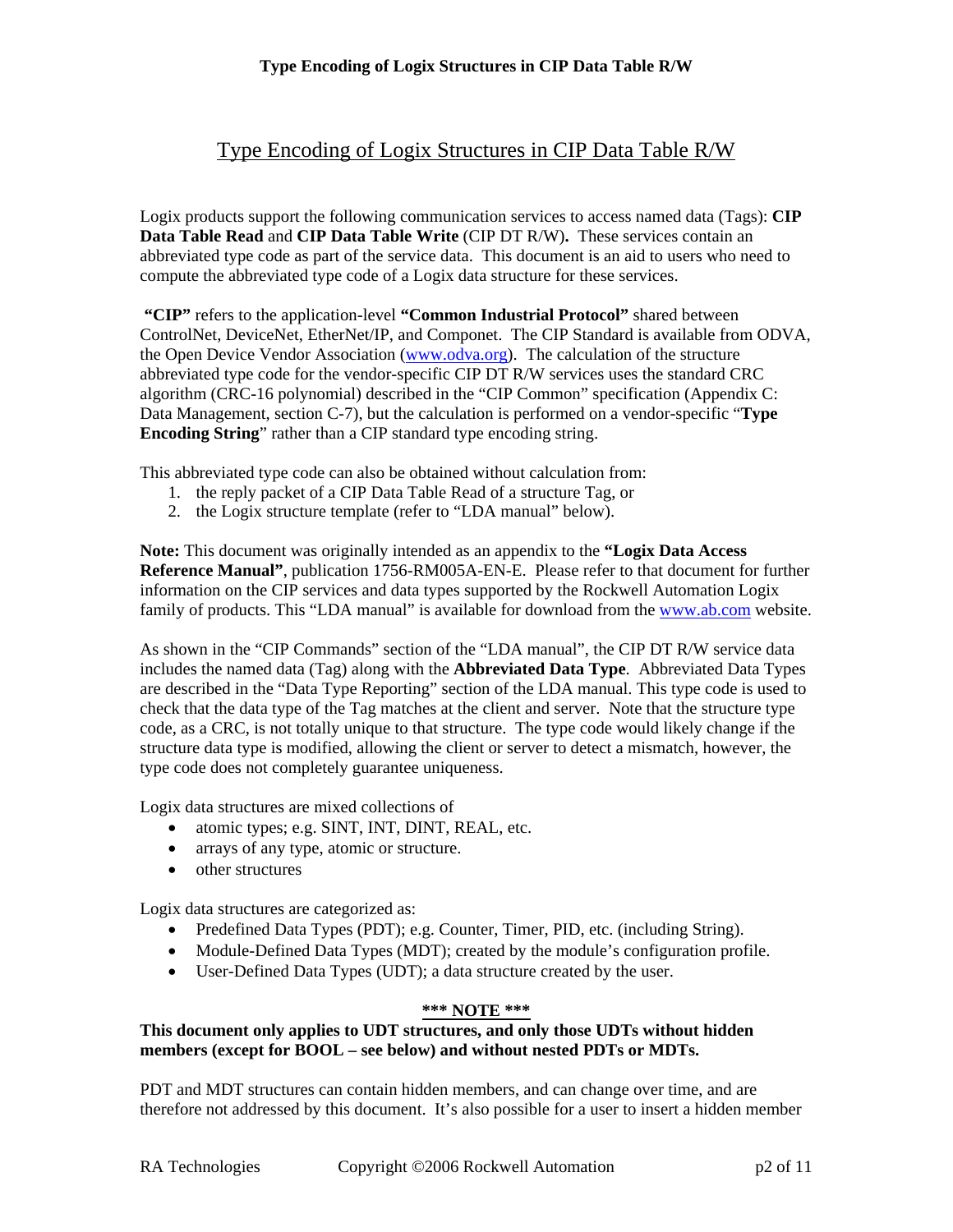into a UDT by importing a modified L5K export file, but this document does not address UDTs that have been modified in that manner. BOOL are implemented either as a hidden SINT or a hidden 64-bit array. This is further explained in the examples to follow.

Logix structure data types are shown below as seen in the organizer view of a RSLogix5000 project. This example is from a project where the user has created a UDT (STRUCT\_A), and a 1756-OF8 module has been added to the system, automatically creating the OF8 Input, Output, and Config MDTs. The PDT (Predefined) list is not expanded below, but includes over 80 structures. A STRING is a form of UDT.



In Logix, the structure data type is described in an ASCII **Type Encoding String** containing:

- Name of structure
- Name of member structures
- Name of member data types (e.g. SINT, DINT, TIMER, etc)
- Comma delimiters between each element of the string

The **order of the elements** in the Type Encoding String is based on the order of the data in the structure template, which is also the order of data in Logix memory and in the CIP DT R/W packet. Typically, for UDTs, this is the same as the order of the structure members as they appear in the RSLogix5000 Data Monitor view, but that may not always be the case. The order of data can be confirmed by reading the **structure template** (see LDA manual), or viewing the L5K export file, and checked whenever needed. A change in order of members may not always result in a different abbreviated type code.

Data is located in Logix memory according to certain **alignment rules**:

- Structures, Arrays, DINT, and REAL begin and end on 32-bit word boundaries
- INTs are on 16-bit word boundaries.
- SINTs are on 8 bit word boundaries
- BOOLs of 8 or less are packed into a SINT.
- BOOLs of more than 8 are packed into a 64-bit array, BOOL[64], with 32 bit alignment.

The data in the CIP DT R/W packet is the same as in Logix memory, including **pad bytes**  between data members which result from this alignment.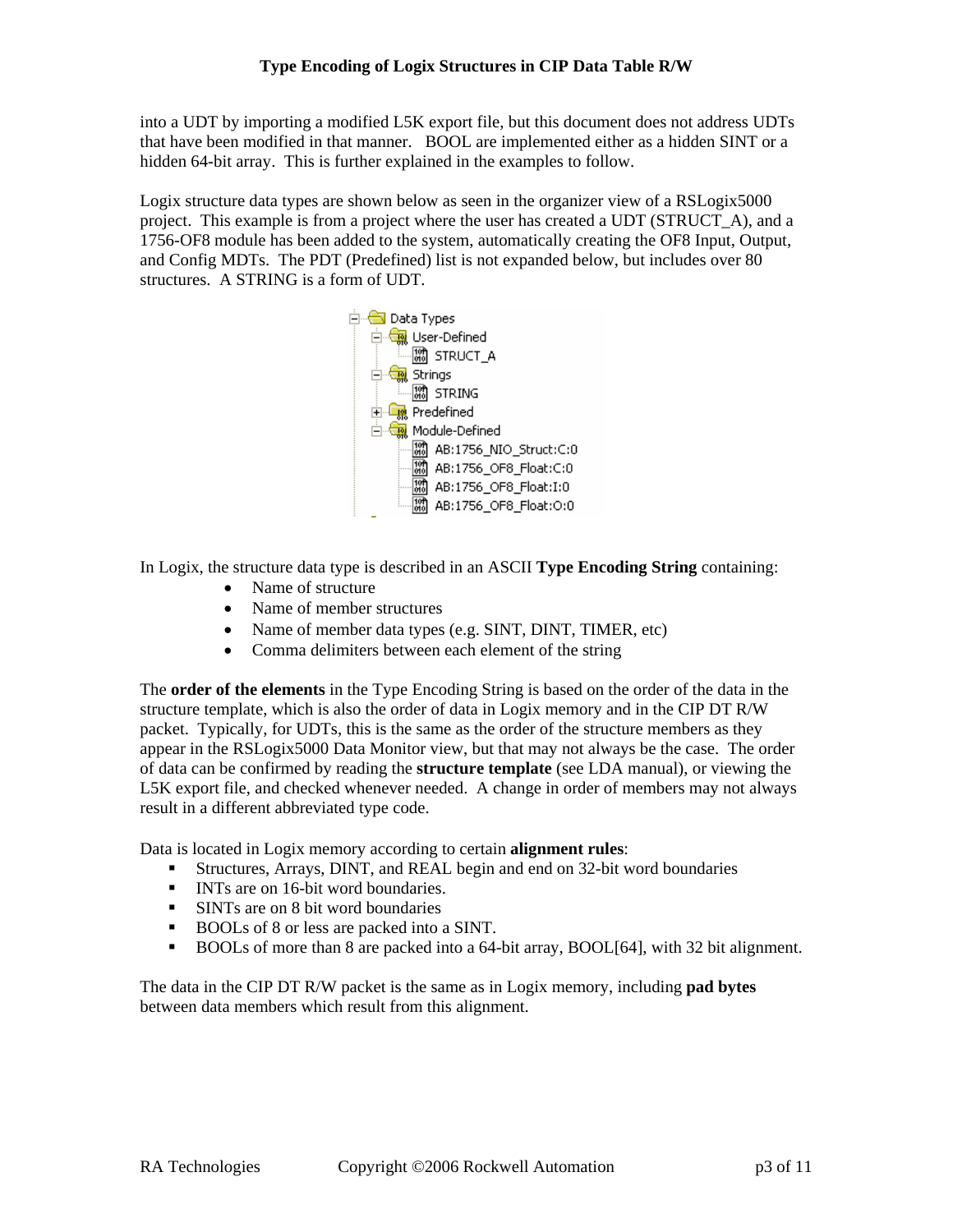The structure **Type Encoding String** is constructed as follows

- 1. The ASCII string starts with the name of the structure.
- 2. Concatenate the names of the data types of the members of the structure in their order in the structure, each separated by a comma.
- 3. BOOL are mapped to a hidden SINT or 64-bit array. Adjacent BOOL of 8 or less are replaced with "SINT" type in the string. Adjacent BOOL of more than 8 are replaced with a 64-bit array and "BOOL[64]" is included in the string.
- 4. Each nested structure is indicated by the structure name followed by the names of the data type of its members.
- 5. Each nested array is indicated by the name of the data types of its members, followed by the array size in brackets. Only single dimension arrays can be nested in Logix structures. For arrays of structures, the structure members are inserted between the structure name and the bracket, without a comma ahead of the bracket.

Note: Because the name of the structure data type and its nested structures are included in the Type Encoding String, these names have to be known in the both client and server.

The "**abbreviated type code**" is the CRC calculated over the Type Encoding String (including comma delimeters, but not including quotes).

## **Example Type Encoding Strings**

Type Encoding Strings can get complicated, especially with nested UDTs and Arrays. Below is an example to illustrate the construction of the String for a UDT with nested UDTs.

Three UDT's are created in an RSLogix5000 project, as defined below. UDT2 includes UDT3 as a member, and UDT1 includes both UDT2 and UDT3 as members.



#### UDT1 contains a UDT2 and an array of UDT3

|   | Name             | Data Type | Style   | <b>Description</b> |
|---|------------------|-----------|---------|--------------------|
|   | U1A              | SINT      | Decimal |                    |
|   | U1B              | SINT[2]   | Decimal |                    |
|   | U1C              | UDT2      |         |                    |
|   | U <sub>1</sub> D | UDT3[4]   |         |                    |
| * |                  |           |         |                    |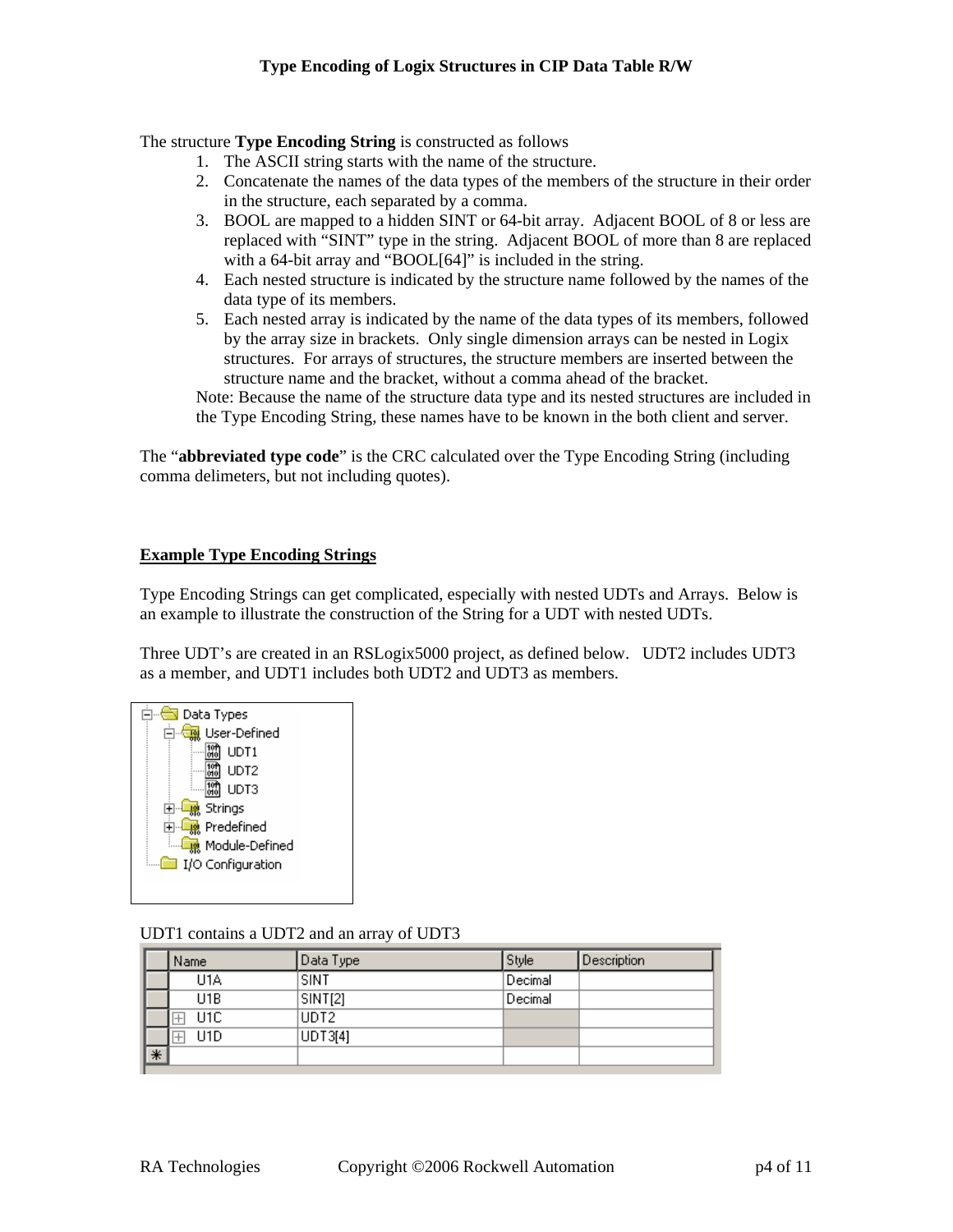|   | Name             | Data Type | Style   | Description |
|---|------------------|-----------|---------|-------------|
|   | U <sub>2</sub> A | DINT      | Decimal |             |
|   | U2B              | SINT[3]   | Decimal |             |
|   | U2C              | IUDT3.    |         |             |
|   | U2D              | UDT3[2]   |         |             |
| * |                  |           |         |             |

#### UDT2 contains UDT3 and an array of UDT3

#### UDT3 does not contain any other UDTs

|    | Name | Data Type | Style     | Description |
|----|------|-----------|-----------|-------------|
|    | J3A  | SINT      | 'Decimal' |             |
|    | J3B  | SINT[4]   | Decimal   |             |
| ∏* |      |           |           |             |

This is a screenshot view of UDT1 data type in RSLogix5000 Data Monitor, expanded to show the members and sub-members

|        | Members:         | Data Type Size: 72 byte(s) |         |             |  |
|--------|------------------|----------------------------|---------|-------------|--|
|        | Name             | Data Type                  | Style   | Description |  |
|        | U1A              | SINT                       | Decimal |             |  |
|        | U <sub>1</sub> B | SINT[2]                    | Decimal |             |  |
|        | U1C              | UDT2                       |         |             |  |
|        | -U2A             | <b>DINT</b>                | Decimal |             |  |
|        | -U2B             | SINT[3]                    | Decimal |             |  |
|        | U2C              | UDT3                       |         |             |  |
|        | -U3A             | <b>SINT</b>                | Decimal |             |  |
|        | -U3B             | SINT[4]                    | Decimal |             |  |
|        | U2D              | UDT3[2]                    |         |             |  |
|        | -U3A             | <b>SINT</b>                | Decimal |             |  |
|        | U3B              | <b>SINT[4]</b>             | Decimal |             |  |
|        | U <sub>1</sub> D | UDT3[4]                    |         |             |  |
|        | -U3A             | <b>SINT</b>                | Decimal |             |  |
|        | -U3B             | <b>SINT[4]</b>             | Decimal |             |  |
| $\ast$ |                  |                            |         |             |  |

When the project is saved as an L5K file, these data types are described as follows:

 DATATYPE UDT1 (FamilyType := NoFamily) SINT U1A; SINT U1B[2]; UDT2 U1C (Radix := Decimal); UDT3 U1D $[4]$  (Radix := Decimal); END\_DATATYPE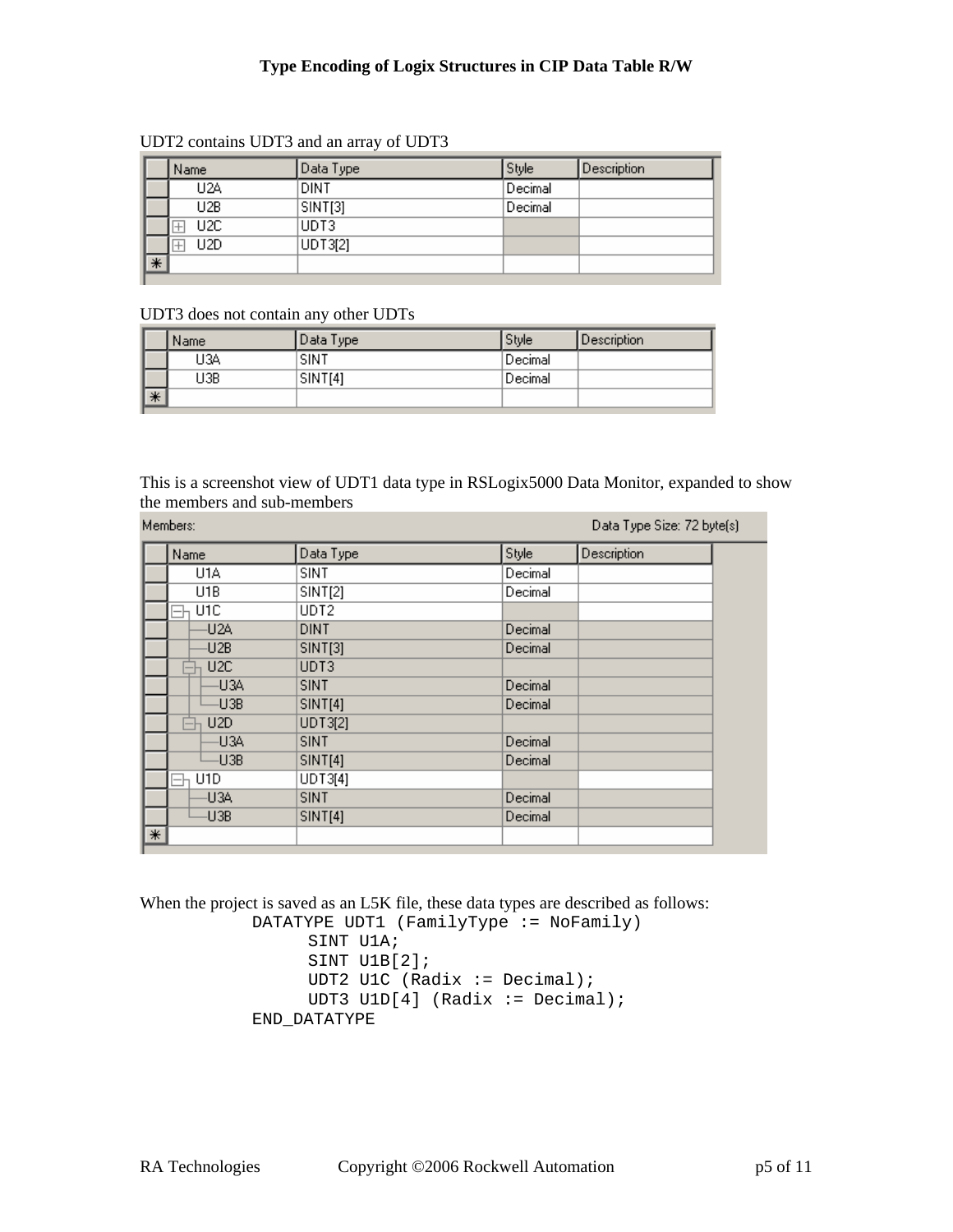```
 DATATYPE UDT2 (FamilyType := NoFamily) 
      DINT U2A; 
      SINT U2B[3]; 
     UDT3 U2C (Radix := Decimal);
     UDT3 U2D[2] (Radix := Decimal);
 END_DATATYPE 
DATATYPE UDT3 (FamilyType := NoFamily)
      SINT U3A; 
      SINT U3B[4]; 
 END_DATATYPE
```
The UDT3 data type does not contain any other UDTs, so its Type Encoding String is created from the above data types just by concatenating the UDT name with the data types of the individual members:

#### "**UDT3,SINT,SINT[4]**"

The UDT2 data type contains UDT3. Its Type Encoding String is created in a similar manner, concatenating the member types, but where UDT3 appears, the whole String for UDT3 is inserted. For the array of UDT2, the array subscript is appended to the UDT3 String **without a comma separator**.

"UDT2,DINT,SINT[3],**UDT3,SINT,SINT[4],UDT3,SINT,SINT[4]**[2]"

The UDT1 data type contains both UDT2 and UDT3 as members. Its String is composed in the same manner, inserting the whole UDT2 String above where it UDT2 appears.

"UDT1,SINT,SINT[2],**UDT2,DINT,SINT[3],UDT3,SINT,SINT[4],UDT3,SINT, SINT[4][2]**,UDT3,SINT,SINT[4][4]"

Note: If a Tag is created which is an array of UDT1, its data type is still the same as UDT1, and the Type Encoding String is the same as UDT1.

If a new data type, UDT0, is created which is an array of 10 UDT1, its Type Encoding String would differ from UDT1, as follows:

"**UDT0**,UDT1,SINT,SINT[2],UDT2,DINT,SINT[3],UDT3,SINT,SINT[4],UDT3, SINT,SINT[4][2],UDT3,SINT,SINT[4][4**][10]**"

Note again how the array subscript is appended to the end, without a comma separator.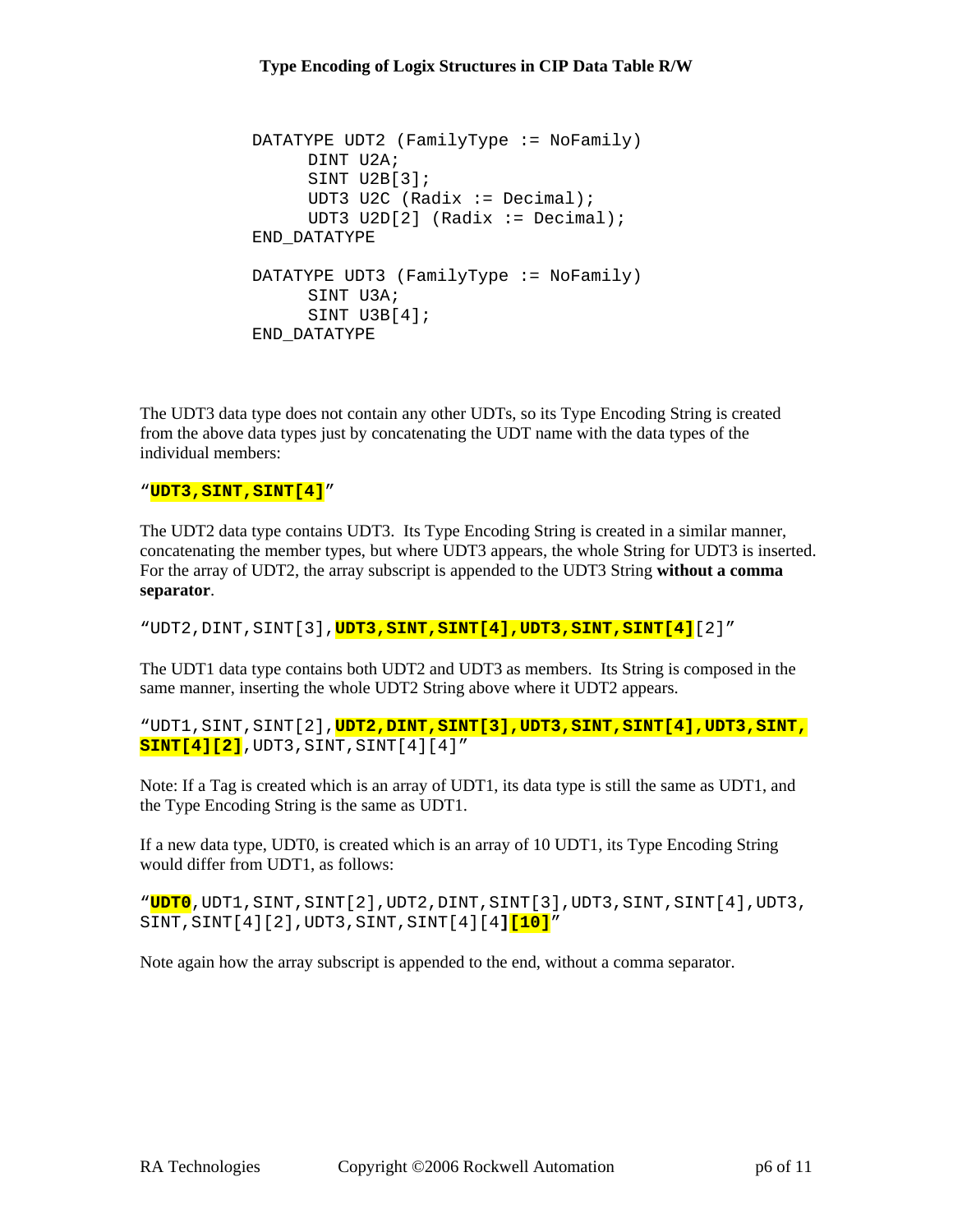In this example, the byte order is shown below in the expanded column, with "PAD" bytes inserted since DINT must be aligned on a 32-bit word boundary, and the packet must contain multiples of 32-bit words.

| <b>Data Monitor</b> | <b>Byte order (without pad bytes)</b> | Padding of bytes in packet          |
|---------------------|---------------------------------------|-------------------------------------|
|                     | (low byte first – little endian)      | $(low byte left - high byte right)$ |
| SINT                | SINT,                                 | 00 00 00 00                         |
| SINT[2]             | SINT, SINT,                           | 11 22 00 00                         |
| UDT <sub>2</sub>    |                                       |                                     |
| <b>DINT</b>         | DINT,                                 | 44 33 00 00                         |
| SINT[3]             | SINT, SINT, SINT,                     | 55 66 77 <mark>00</mark>            |
| UDT3                |                                       |                                     |
| SINT                | SINT,                                 | 88 00 00 00                         |
| SINT[4]             | SINT, SINT, SINT, SINT,               | 99 aa bb cc                         |
| UDT3[2]             |                                       |                                     |
| SINT                | SINT,                                 | dd 00 00 00                         |
| SINT[4]             | SINT, SINT, SINT, SINT,               | ee ff 10 11                         |
|                     | SINT,                                 | 12 00 00 00                         |
|                     | SINT, SINT, SINT, SINT,               | 13 14 15 16                         |
| <b>UDT3[4]</b>      |                                       |                                     |
| SINT                | SINT,                                 | 17 00 00 00                         |
| SINT[4]             | SINT, SINT, SINT, SINT,               | 18 19 1a 1b                         |
|                     | SINT,                                 | 1c 00 00 00                         |
|                     | SINT, SINT, SINT, SINT,               | 1d 1e 1f 20                         |
|                     | SINT,                                 | 21 00 00 00                         |
|                     | SINT, SINT, SINT, SINT,               | 22 23 24 25                         |
|                     | SINT,                                 | 26 00 00 00                         |
|                     | SINT, SINT, SINT, SINT                | 27 28 29 2a                         |
|                     |                                       |                                     |

The CRC calculation over the UDT1 Type Encoding String above produces the "abbreviated data type" value of **0x5f58** which is highlighted in the packet trace below (along with pad bytes) of the response packet to the CIP Read of UDT1 over EtherNet/IP.

| 0000             |              |             | 00 00 bc 05 1d c4 00 00 bc 05 1d c7 08 00 45 00                           |  |  |  |  |  |  |
|------------------|--------------|-------------|---------------------------------------------------------------------------|--|--|--|--|--|--|
| 0010             |              |             | 00 a6 6e 97 00 00 40 06 fb 4a 82 97 85 a1 82 97                           |  |  |  |  |  |  |
| 0020             |              |             | 85 a0 af 12 04 04 c0 b7 04 ae c0 52 71 be 50 18                           |  |  |  |  |  |  |
| 0030             |              |             | 10 00 16 c5 00 00 70 00 66 00 00 06 02 0f 00 00                           |  |  |  |  |  |  |
| 0040             | $00^{\circ}$ |             |                                                                           |  |  |  |  |  |  |
| 0050             |              |             | 00 00 00 00 02 00 a1 00 04 00 01 11 9e 00 b1 00                           |  |  |  |  |  |  |
| 0060             |              |             | 52 00 53 82 cc 00 00 00 a0 02 58 5f 00 00 00 00                           |  |  |  |  |  |  |
| 0070             |              |             | 11 22 00 00 44 33 00 00 55 66 77 00 88 00 00 00                           |  |  |  |  |  |  |
| 0080             |              |             | 99 aa bb cc dd 00 00 00 ee ff 10 11 12 00 00 00                           |  |  |  |  |  |  |
| 0090             |              |             | 13 14 15 16 17 00 00 00 18 19 1a 1b 1c <mark>00 00 00</mark>              |  |  |  |  |  |  |
| 00a0             |              |             | 1d 1e 1f 20 21 <mark>00 00 00</mark> 22 23 24 25 26 <mark>00 00 00</mark> |  |  |  |  |  |  |
| 00 <sub>b0</sub> |              | 27 28 29 2a |                                                                           |  |  |  |  |  |  |
|                  |              |             |                                                                           |  |  |  |  |  |  |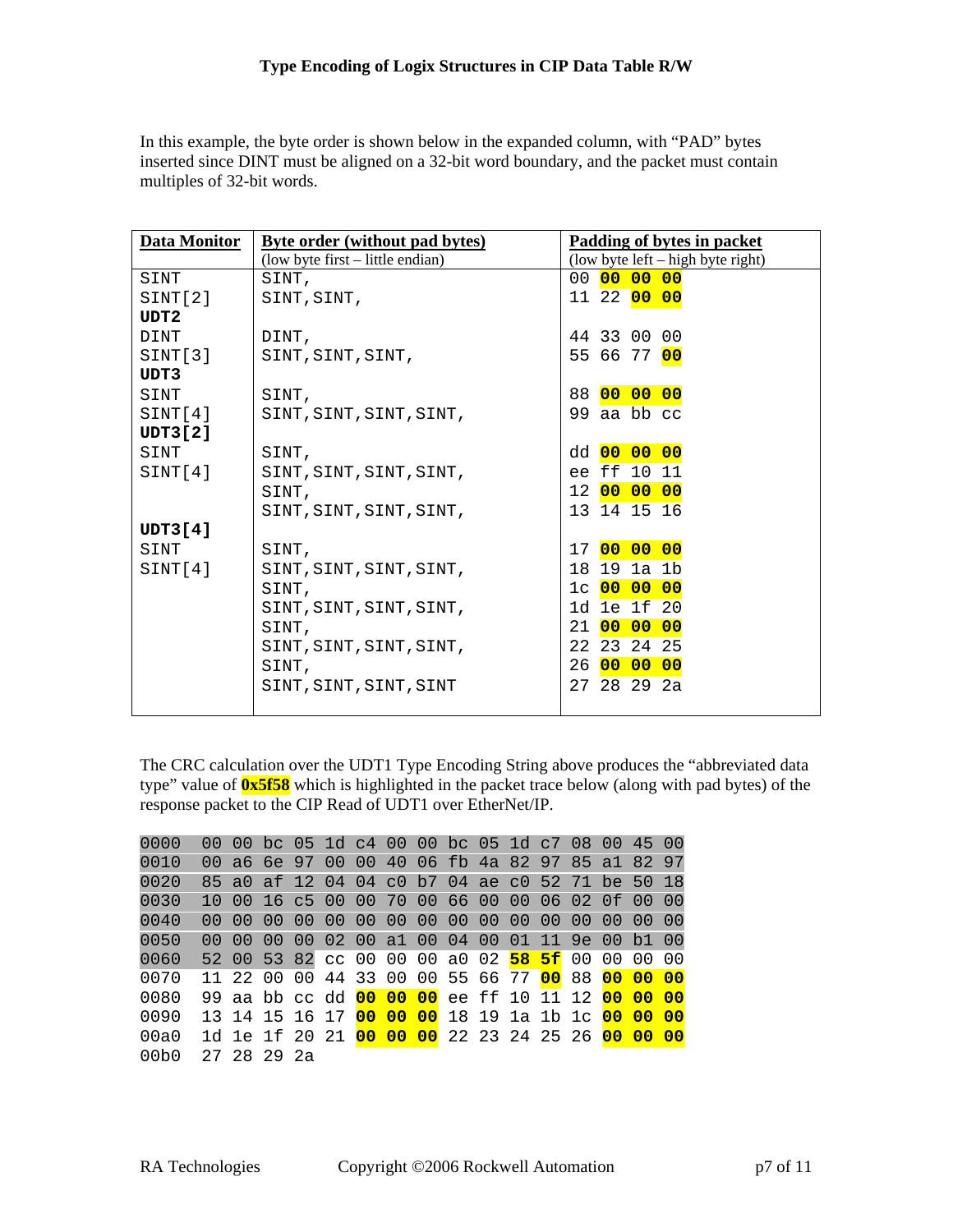The following screen shot is the RSLogix5000 Data Monitor view of a structure Tag named "complex" of type "UDT1" with the data values in the packet above. It shows the hierarchy of data in the structure and the corresponding order of bytes in the packet. Note the low-byte first (little endian) order of the bytes as shown by the DINT member.

| Tag Name                           | ∆ Value<br>÷۱ | Force Mas← Style |     | Type           |
|------------------------------------|---------------|------------------|-----|----------------|
| $\Box$ -complex                    | $\{\ldots\}$  | $\{\ldots\}$     |     | UDT1           |
| E-complex.U1A                      | 16#00         |                  | Hex | <b>SINT</b>    |
| ⊟-complex.U1B                      | $\{\ldots\}$  | $\{\ldots\}$     | Hex | <b>SINT[2]</b> |
| 主-complex.U1B[0]                   | 16#11         |                  | Hex | <b>SINT</b>    |
| E-complex.U1B[1]                   | 16#22         |                  | Hex | <b>SINT</b>    |
| ⊟-complex.U1C                      | $\{\ldots\}$  | $\{\ldots\}$     |     | UDT2           |
| 由-complex.U1C.U2A                  | 16#0000 3344  |                  | Hex | <b>DINT</b>    |
| 白-complex.U1C.U2B                  | $\{\ldots\}$  | $\{\ldots\}$ Hex |     | <b>SINT[3]</b> |
| 由-complex.U1C.U2B[0]               | 16#55         |                  | Hex | SINT           |
| 由-complex.U1C.U2B[1]               | 16#66         |                  | Hex | <b>SINT</b>    |
| 由-complex.U1C.U2B[2]               | 16#77         |                  | Hex | <b>SINT</b>    |
| 白-complex.U1C.U2C                  | $\{\ldots\}$  | $\{\ldots\}$     |     | UDT3           |
| 中-complex.U1C.U2C.U3A              | 16#88         |                  | Hex | <b>SINT</b>    |
| 白-complex.U1C.U2C.U3B              | $\{\ldots\}$  | $\{\ldots\}$ Hex |     | <b>SINT[4]</b> |
| 由-complex.U1C.U2C.U3B[0]           | 16#99         |                  | Hex | <b>SINT</b>    |
| 主-complex.U1C.U2C.U3B[1]           | 16#aa         |                  | Hex | <b>SINT</b>    |
| 主-complex.U1C.U2C.U3B[2]           | 16#bb         |                  | Hex | <b>SINT</b>    |
| 由-complex.U1C.U2C.U3B[3]           | $16\#cc$      |                  | Hex | <b>SINT</b>    |
| 白-complex.U1C.U2D                  | $\{\ldots\}$  | $\{\ldots\}$     |     | UDT3[2]        |
| 白-complex.U1C.U2D[0]               | $\{\ldots\}$  | $\{\ldots\}$     |     | UDT3           |
| 主-complex.U1C.U2D[0].U3A           | 16#dd         |                  | Hex | SINT           |
| 白-complex.U1C.U2D[0].U3B           | $\{\ldots\}$  | $\{\ldots\}$     | Hex | <b>SINT[4]</b> |
| 中-complex.U1C.U2D[0].U             | $16$ #ee      |                  | Hex | SINT           |
| 中-complex.U1C.U2D[0].U             | 16#ff         |                  | Hex | <b>SINT</b>    |
| <b>主</b> -complex.U1C.U2D[0].U     | 16#10         |                  | Hex | <b>SINT</b>    |
| <b>主-complex.U1C.U2D[0].U</b>      | 16#00         |                  | Hex | SINT           |
| $\overline{+}$ -complex.U1C.U2D[1] | $\{\ldots\}$  | $\{\ldots\}$     |     | UDT3           |
| ELcompley LI1D                     | ŕ.<br>r.      | f.<br>'n.        |     | <b>HDT3MI</b>  |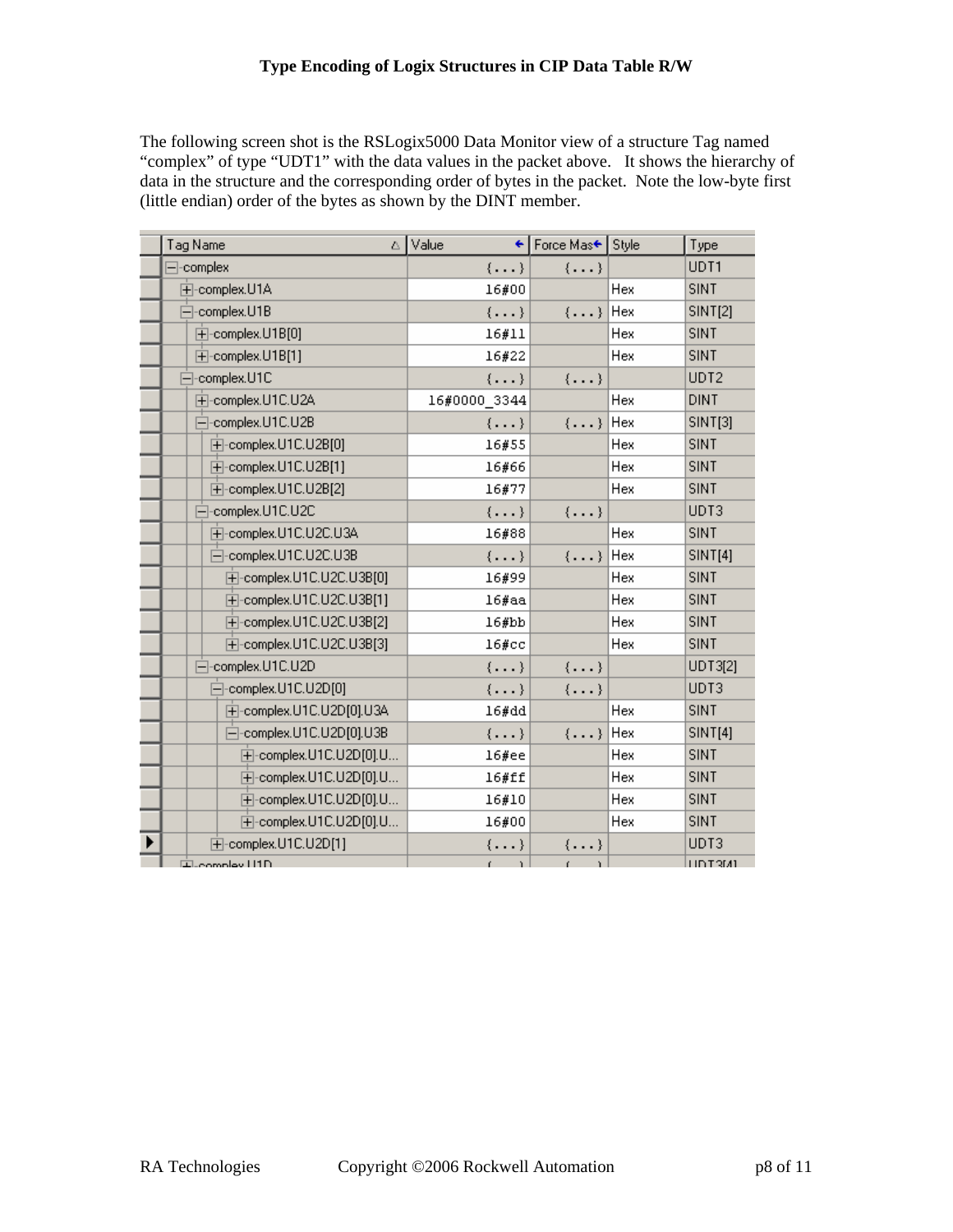### **Example Type Encoding Strings of the Addressing Examples in Chapter 2 of LDA Manual**

Below are the view in the RSLogix5000 controller organizer, the view of each structure in RSLogix5000 Data Monitor, the data type in the L5K export file, and the corresponding Type Encoding String.



## STRUCT\_A

|        | Members: |             | Data Type Size: 16 byte(s) |             |
|--------|----------|-------------|----------------------------|-------------|
|        | Name     | Data Type   | Style                      | Description |
|        | limit4   | <b>BOOL</b> | Decimal                    |             |
|        | limit7   | <b>BOOL</b> | Decimal                    |             |
|        | travel   | <b>DINT</b> | Decimal                    |             |
|        | errors   | <b>DINT</b> | Decimal                    |             |
|        | wear     | REAL        | Float                      |             |
| $\ast$ |          |             |                            |             |

```
DATATYPE STRUCT_A (FamilyType := NoFamily) 
                    SINT ZZZZZZZZZZZSTRUCT_A0 (Hidden := 1);
                    BIT limit4 ZZZZZZZZZZZSTRUCT_A0 : 0;
                    BIT limit7 ZZZZZZZZZZZSTRUCT_A0 : 1;
                     DINT travel; 
                     DINT errors; 
                     REAL wear; 
              END_DATATYPE
```
## STRUCT\_A Type Encoding String: "**STRUCT\_A,SINT,DINT,DINT,REAL**"

In this structure the BOOL are mapped to the hidden SINT and it is the SINT which is included in the Type Encoding String.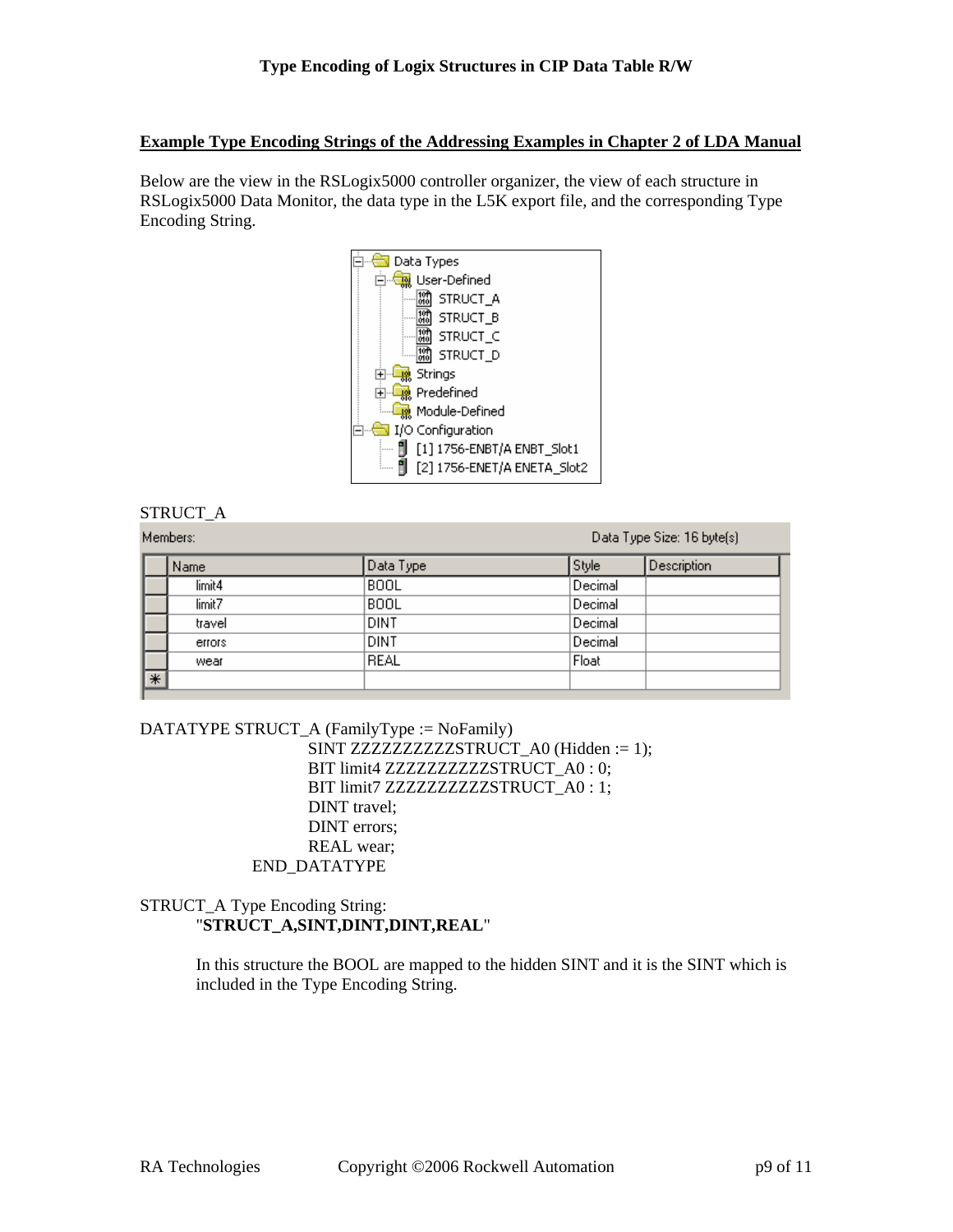#### STRUCT\_B

| Members: |                  |             |           |         | Data Type Size: 32 byte(s) |
|----------|------------------|-------------|-----------|---------|----------------------------|
|          |                  | Name        | Data Type | Style   | Description                |
|          |                  | pilot_on    | BOOL      | Decimal |                            |
|          |                  | hourlyCount | INT[12]   | Decimal |                            |
|          |                  | rate        | REAL      | Float   |                            |
|          | $\vert\ast\vert$ |             |           |         |                            |

 DATATYPE STRUCT\_B (FamilyType := NoFamily) SINT ZZZZZZZZZZZSTRUCT\_B0 (Hidden := 1); BIT pilot\_on ZZZZZZZZZZZSTRUCT\_B0 : 0; INT hourlyCount[12]; REAL rate; END\_DATATYPE

## STRUCT B Type Encoding String: "**STRUCT\_B,SINT,INT[12],REAL**"

As with STRUCT\_A, the BOOL is mapped to the hidden SINT and the SINT is included in the Type Encoding String. The array of INT is included with the dimension of the array in brackets.

#### STRUCT\_C

Members:

Data Type Size: 60 byte(s)

|    | Name       | Data Type      | Style   | Description |
|----|------------|----------------|---------|-------------|
|    | hours_full | <b>BOOL</b>    | Decimal |             |
|    | ⋤<br>today | STRUCT_B       |         |             |
|    | sampleTime | <b>TIMER</b>   |         |             |
|    | shipped    | <b>COUNTER</b> |         |             |
| ∣∗ |            |                |         |             |
|    |            |                |         |             |

#### DATATYPE STRUCT\_C (FamilyType := NoFamily)

SINT ZZZZZZZZZZZSTRUCT\_C0 (Hidden := 1); BIT hours\_full ZZZZZZZZZZZSTRUCT\_C0 : 0; STRUCT  $\overline{B}$  today (Radix := Decimal); TIMER sampleTime (Radix := Decimal); COUNTER shipped (Radix := Decimal); END\_DATATYPE

STRUCT\_C Type Encoding String:

**\*\*\* NOT ADDRESSED BY THIS DOCUMENT SINCE IT CONTAINS A TIMER AND A COUNTER, BOTH OF WHICH ARE PREDEFINED (PDT) STRUCTURES \*\*\*.**